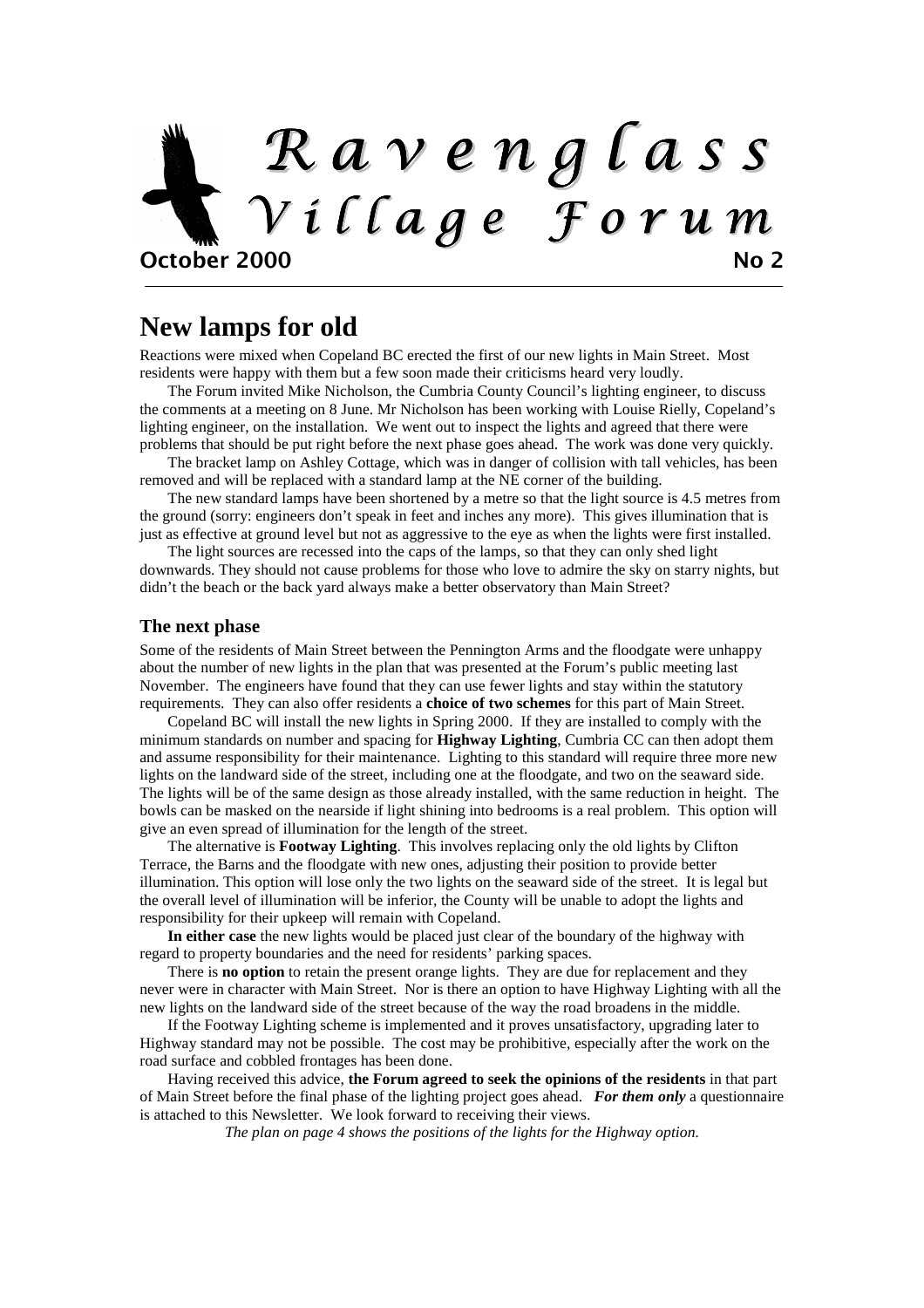### **Highways**

In our first Newsletter we painted a visionary picture of the road improvements that could be made in Ravenglass. Since then we have been talking practicalities with Terry Geer, the manager of Cumbria County Council Design Services in Whitehaven. Mr Geer visited Ravenglass on 24 March for a tour of inspection with members of the Forum.

The improvements mentioned below will not all happen quickly. Mr Geer explained that the County Council would consider projects in February-March 2001 for funding in 2001-02. The Parish Council, not the Forum, has the power to deal with the Highway Authority. The Forum members therefore discussed the possibilities with Mr Geer and made recommendations to the Parish Council. The Parish Council has now submitted the request, adding two items of its own.

Starting at the junction with the A595, the first item was the replacement of the village name sign with a new sign, closer to the main road and clear of the summer growth that obscures the present sign. A more decorative village sign, further down the hill, is on the agenda but it is a longer-term project.

#### *Safety*

More urgent is the matter of road safety. The Parish Council suggested resiting the Give Way sign at the junction so that it will be less likely to obscure drivers' view. It agreed with the Forum's suggestion that the 30 mph speed limit should be extended up the hill, perhaps to The Grove. This will require a Traffic Regulation Order, which may come into effect during 2000-01.

Poor visibility and the tendency to speed create danger for pedestrians and drivers in the stretch from Walls Drive to the railway bridges. Mr Geer agreed to consider measures to reduce the speed of traffic approaching the village. The Forum and the Parish Council have recommended special measures under the Railtrack bridge: a pinch point to move the centre of the carriageway outwards and the creation of a footpath on the inside of the bend. The Ratty has taken up Mr Geer's recommendation to reduce the height of its retaining wall on the landward side of its main entrance to improve visibility for drivers leaving the Ratty or coming down the road. If the Ratty and the Highway Authority can agree on costs and timing, the work may be done this autumn/winter.

At the Neb by Holly House visitors' cars need to be directed more obviously to go left to the Village Car Park instead of trying to drive down Main Street. We have all seen displays of incompetent reversing when strangers find that Main Street suddenly stops at the Ship. At the Neb the plan is to install a curved and slightly humped strip of granite setts about 2m wide across the entrance to Main Street and improve the direction signs.

At the narrow part of the street between the Pennington Arms and the Post Office the recommendation is to lay paving and/or cobbles the full width of the highway to reduce the speed of vehicles. We have not recommended pedestrianisation of Main Street. That would cause too many problems for residents and others who require lawful access with vehicles. However, visitors who proceed this far should by now be aware that they drive further on sufferance. The Parish Council has recommended a 20 mph speed limit.

Further down Main Street our original idea to pave the highway from Pennington House to the ramp was ruled out on grounds of expense, but changing the colour of the tarmac would be a much less costly visual hint that the street is about to stop. The Forum still has to work out an overall plan for the treatment of Main Street from the Pennington Arms onwards, in consultation with the Parish Council and the Highway Authority. This plan will include cobbled parking areas in front of the houses and a water channel to improve drainage on the seaward side of the street, which must do its job without blocking access to residents' parking spaces. Elderly residents have expressed anxiety about walking on cobbles, so there must be paved paths to houses.

#### *On the estate*

At the back of the village the entrance to the Car Park requires attention. To some visitors Croftlands Drive looks like the road out to Bootle until they end up, thoroughly puzzled, at the bottom of Townfield Close. We have recommended more visible No Through Road signs, firm directions into the Car Park, narrowing the entrance to Croftlands Drive and a low table rise to provide an obvious crossing point for pedestrians moving between the Ratty, the Ratty Arms and Main Street. Mr Geer has agreed to redesign this junction so that Croftlands Drive no longer looks like a main road. This work will tie in with the National Park's work on the whole Car Park area to improve facilities and provide better directions to local attractions for visitors but *(see page 4)* it will take time.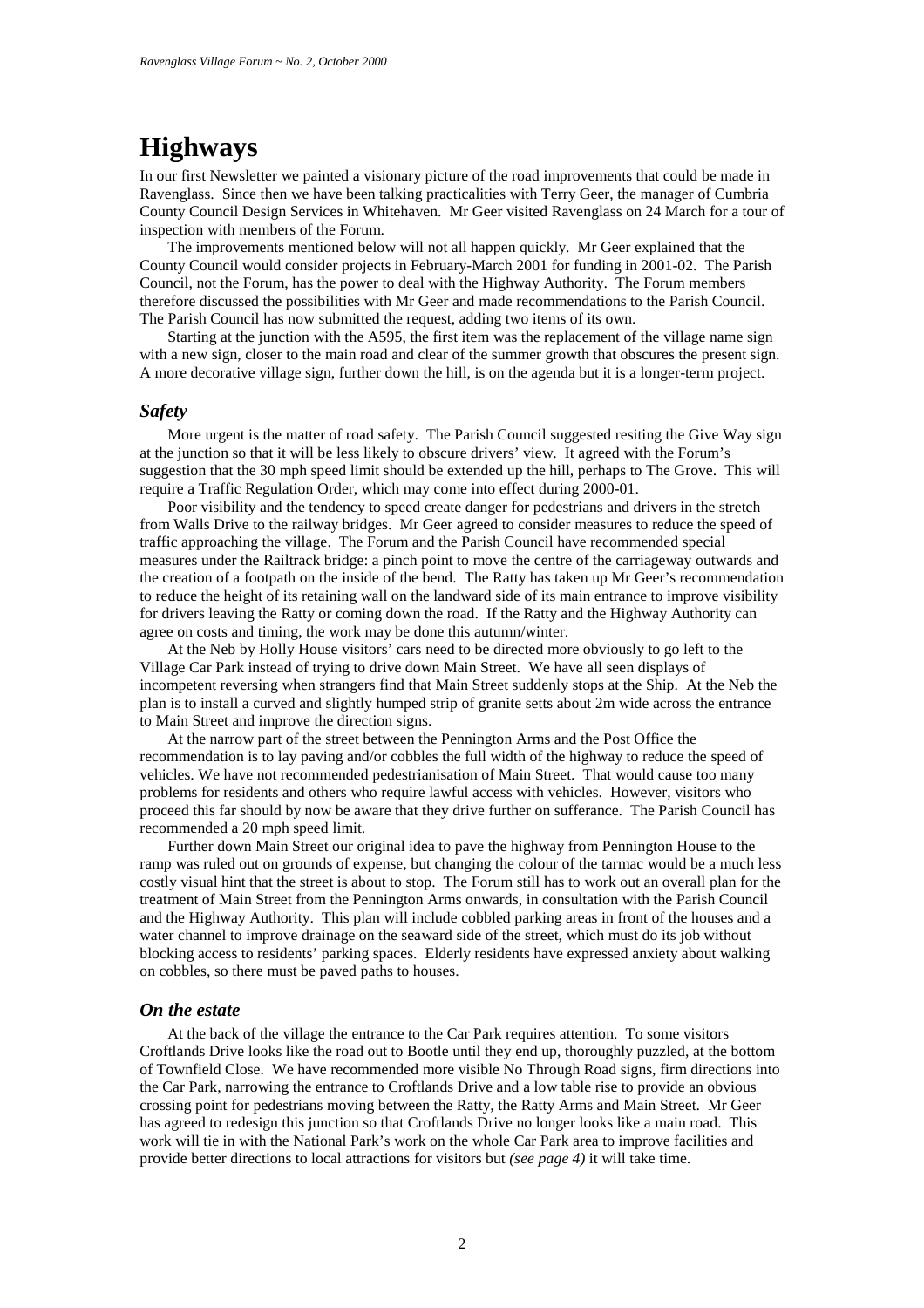### **No more maypoles**

In our first Newsletter we announced that British Telecom had agreed to replace the overhead wires in Main Street with underground connections. The last wires came down and the 'maypoles' were removed the Monday after the Charter Fair.

Through last winter Kate Hunter acted as volunteer liaison officer between BT and the householders affected, obtaining their agreement to the new connections. BT bore the whole cost of the conversion, estimated at £15,000, itself. The Forum is grateful to BT for its decision to make this generous contribution to the village.

Norman Inglis had already drawn Norweb's attention to the state of the antiquated and ugly overground power supplies to some of the properties in Main Street. When Norweb received the request for power supplies for the new lighting scheme, it decided to tackle both jobs together. BT and Norweb co-operated on the trenching to minimise the disruption in Main Street. It was necessary to have the digging done before starting work on improvements to the highway and property frontages. Norman took the precaution of asking North West Water whether they had any need to dig the street up too. They assured him that they had no such plans.

*We must thank Andy Lowe for his negotiations on the Forum's behalf with BT and Norweb, Kate Hunter and Norman Inglis for their liaison work with residents, BT and Norweb for their willingness to co-operate for the benefit of the village, and the residents of Main Street themselves for putting up with the inevitable mess and noise of the digging.* 

### **Millennium Garden**

Chris Greenwood, the National Park's landscape architect, is working on detailed plans and specifications so that the contract for landscaping work can go to tender. The Parish Council, which owns the land, gave its approval in principle and the owners of the Old Reading Room and Waterside are happy that the area is to be improved.

If the Parish Council agrees, the National Park will manage the project and will seek local contractors to do the work, which includes attention to drainage as well as the surface work. Maggie Howarth, the artist who produced the cobbled mosaics in King Street, Whitehaven, and more recently in Gosforth, is designing a mosaic about two metres in diameter for the Garden. She is incorporating ideas produced by the children of Ravenglass in a design workshop that Alison Spurgeon Dickson organised early this year. The mosaic will be made in Maggie Howarth's workshop and installed after the landscaping is finished.

### **Where does the money come from?**

Readers need not fear that the costs of these projects will bounce back on them as increases in Council Tax. There are other ways.

British Telecom decided to bear the whole cost of converting phone lines in Main Street to underground cables, estimated at £15,000. Copeland Borough Council found sufficient money in its lighting budget for 1999-2000 to pay for the first phase of the new street lighting. These were both major contributions to village amenities. The National Park will commit a large sum to improvements, not just in the Car Park area but all round the village. However, the more we can raise ourselves in grant aid, the further the National Park's contribution will go.

The Parish Council was offered a grant of £1500 by Copeland BC towards the cost of a disabled ramp for the Village Green and the National Park offered £1000 towards the extra cost of facing it in natural materials. However, statutory design requirements demanded a much larger and more expensive ramp than the available funds allowed, so that project is in abeyance. The Forum, or rather its grants wizard Peter van Zeller, has applied for grants towards work to be done in the Millennium Garden. Recently the Forum has won £500 from Copeland BC Tourist Section for production of a guide to Ravenglass, which will be published shortly, and £350 towards amenities in the Millennium Garden from Copeland BC Small Millennium Grants. We are looking for more.

### **Thank you, Ravenglass Charter Fair**

This year the Charter Fair Committee has agreed to donate £1000 to the Forum. This was a quite unexpected but most welcome gesture of confidence in our work. This money will be spent on seats for the Millennium Garden, one of which will be dedicated to the memory of Pam Conroy.